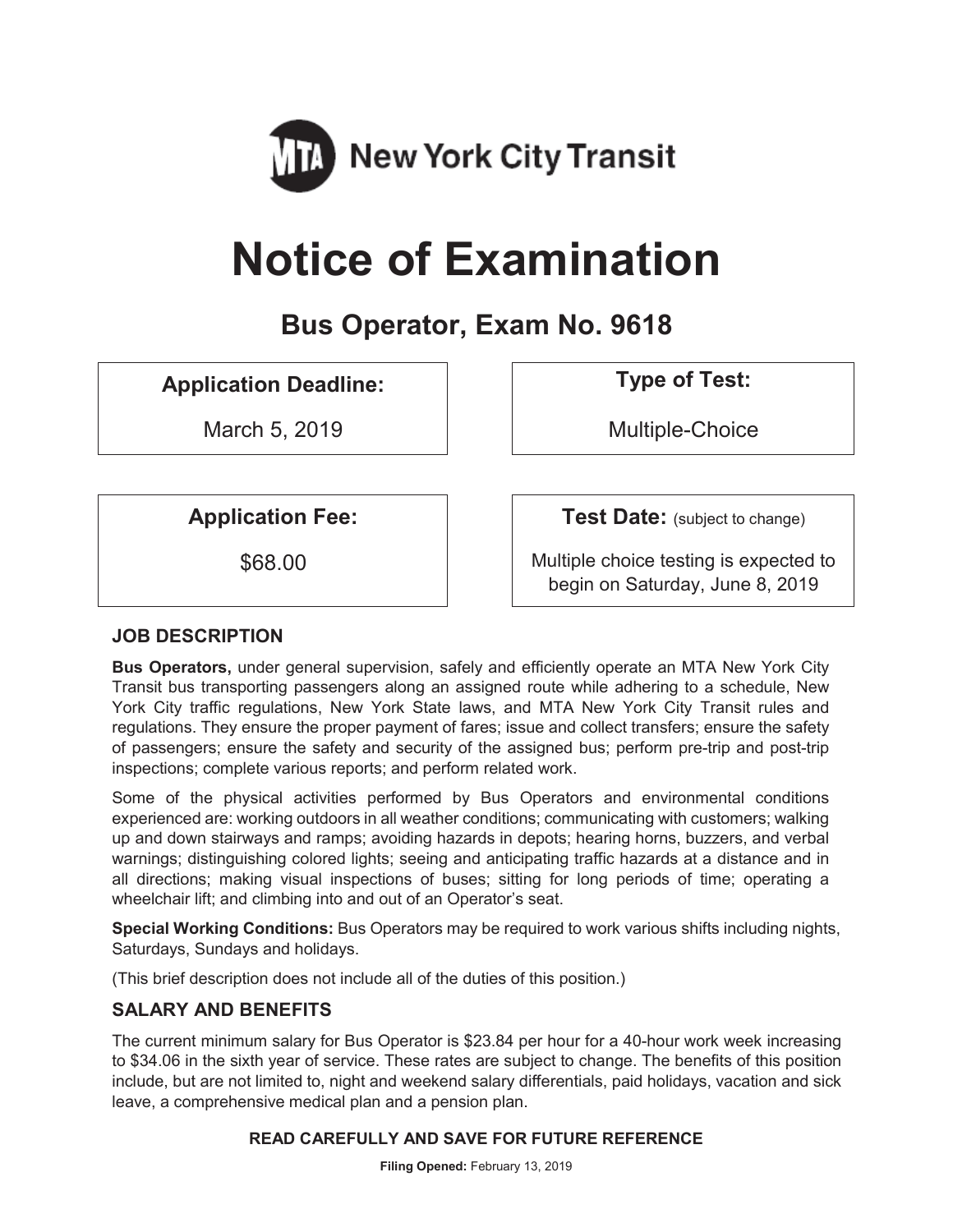# **HOW TO QUALIFY**

**Education and Experience Requirements:** There are no formal education or experience requirements for this position.

# **REQUIREMENTS TO BE APPOINTED**

**Driver License Requirement:** At the time of appointment, you must possess either:

- 1. A Class B Commercial Driver License (CDL) valid in the State of New York with a passenger endorsement and no disqualifying restrictions; or
- 2. A Motor Vehicle Driver License valid in the State of New York and a Learner Permit for a Class B CDL valid in the State of New York with a passenger endorsement and no disqualifying restrictions.

If you qualify under "2" above, your appointment will be subject to the receipt of a Class B CDL valid in the State of New York with a passenger endorsement and no disqualifying restrictions at the end of a special training course in bus operation. If you fail to successfully complete the special training course in bus operation, including the receipt of a Class B CDL valid in the State of New York with a passenger endorsement and no disqualifying restrictions, your employment will be terminated.

If you have serious moving violations, a license suspension or an accident record, you may be disqualified.

The Class B Commercial Driver License (CDL) with passenger endorsement and no disqualifying restrictions must be maintained for the duration of your employment in the title.

**Commercial Motor Vehicle Driving Experience in the Military or New York National Guard**: If you are an active member or former member (discharged in the past year) of the military or New York National Guard and have experience driving a Commercial Motor Vehicle in the military or New York National Guard, you may be eligible for a waiver of the New York State commercial driving skills test through the New York State Department of Motor Vehicles. If you believe that you may be eligible for this waiver, you must apply for the waiver through the New York State Department of Motor Vehicles.

**Medical Requirement:** Medical guidelines have been established for the position of Bus Operator. You will be examined to determine whether you can perform the essential functions of the position. Where appropriate, a reasonable accommodation will be provided for a person with a disability to enable him or her to perform the essential functions of the job.

**Drug Screening Requirement:** You must pass a drug screening in order to be appointed, and if appointed, you will be subject to random drug and alcohol tests for the duration of your employment. Additionally, if you have tested positive on a drug or alcohol test or had a refusal to test during preemployment or while employed by a Federal DOT-regulated employer during the applicable period, you must have completed the Substance Abuse Professional (SAP) evaluation, referral and education/treatment process required by federal law in order to be appointed to this safety-sensitive position.

**Residency:** New York City residency is not required for this position.

**English Requirement:** You must be able to understand and be understood in English.

#### **READ CAREFULLY AND SAVE FOR FUTURE REFERENCE**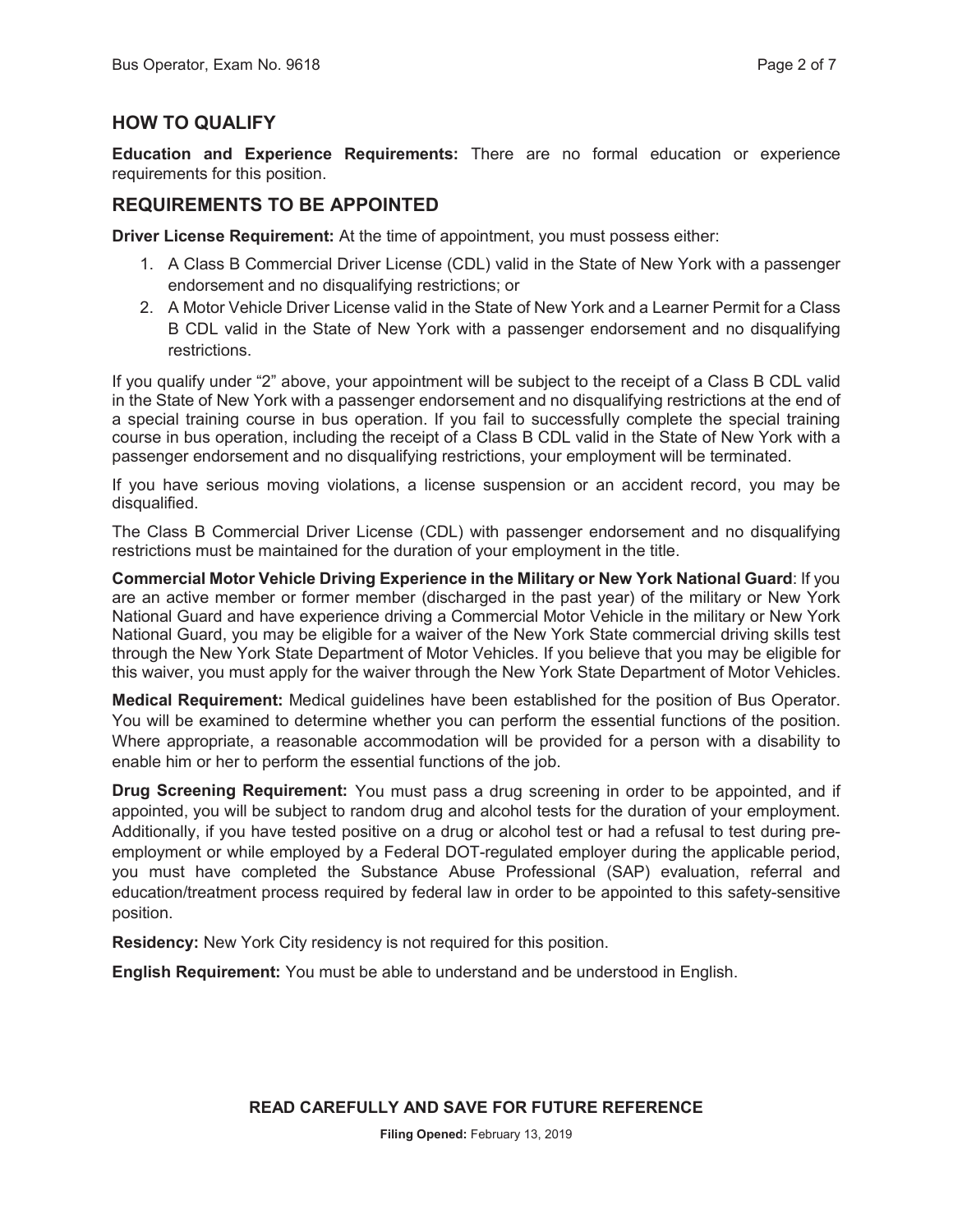# **REQUIREMENTS TO BE APPOINTED** (Continued)

**Proof of Identity:** Under the Immigration and Reform Control Act of 1986, you must be able to prove your identity and your right to obtain employment in the United States prior to employment with MTA New York City Transit.

# **HOW TO OBTAIN AN APPLICATION**

During the application period, you may obtain an *Application* for this examination online at http://mta.info/nyct/hr/appexam.htm or in person at the MTA Exam Information Center as indicated below.

**MTA Exam Information Center:** Open Monday through Friday, from 9 AM to 3 PM, in the lobby at 180 Livingston Street, Brooklyn, New York. Directions: take the A, C, F or R trains to the Jay Street-Metro Tech Station, or the 2, 3, or the G train to the Hoyt Street Station. The MTA Exam Center will be closed on Monday, February 18, 2019 in observance of Presidents' Day.

#### **REQUIRED FORM**

**Application:** Make sure that you follow all instructions included with your *Application*, including payment of fee. Save a copy of the instructions for future reference.

# **HOW TO SUBMIT AN APPLICATION AND PAY THE APPLICATION FEE**

If you believe you meet the requirements in the "How to Qualify" section, submit an application online unless you are requesting a Fee Waiver. Applicants who wish to request a Fee Waiver should refer to the "How to Submit an Application When Requesting a Fee Waiver" section below. *Applications* will **not** be accepted in person.

#### **Online Applications**:

- 1. Apply using http://mta.info/nyct/hr/appexam.htm by the last day of the application period.
- 2. Log into your existing account or create a new account online to apply.
- 3. Follow the steps to submitting an application.
- 4. A confirmation number will appear on the same page after submitting your Application.
- 5. Below the confirmation number, a Pay Examination Fee button will appear for you to click to open the payment page.
- 6. A major credit card or a bank card associated with a bank account must be used when paying the application fee.
- 7. You will be sent a confirmation email after you submit payment for the application fee.

Save your confirmation numbers for future reference and proof of filing an *Application.*

Computers with internet access are available on a limited basis at branches of the New York Public Library, the Brooklyn Library and the Queens Library to patrons with a valid library card.

**Application Fee:** This fee is generally not refundable. Under special circumstances, you may be entitled to a refund. You should refer to the Department of Citywide Administrative Services ("DCAS") General Exam Regulations to determine if you are entitled to a refund prior to requesting a refund. You can refer to the bottom of the last page of the Notice of Examination for instructions on how to obtain a copy of the DCAS General Exam Regulations.

#### **READ CAREFULLY AND SAVE FOR FUTURE REFERENCE**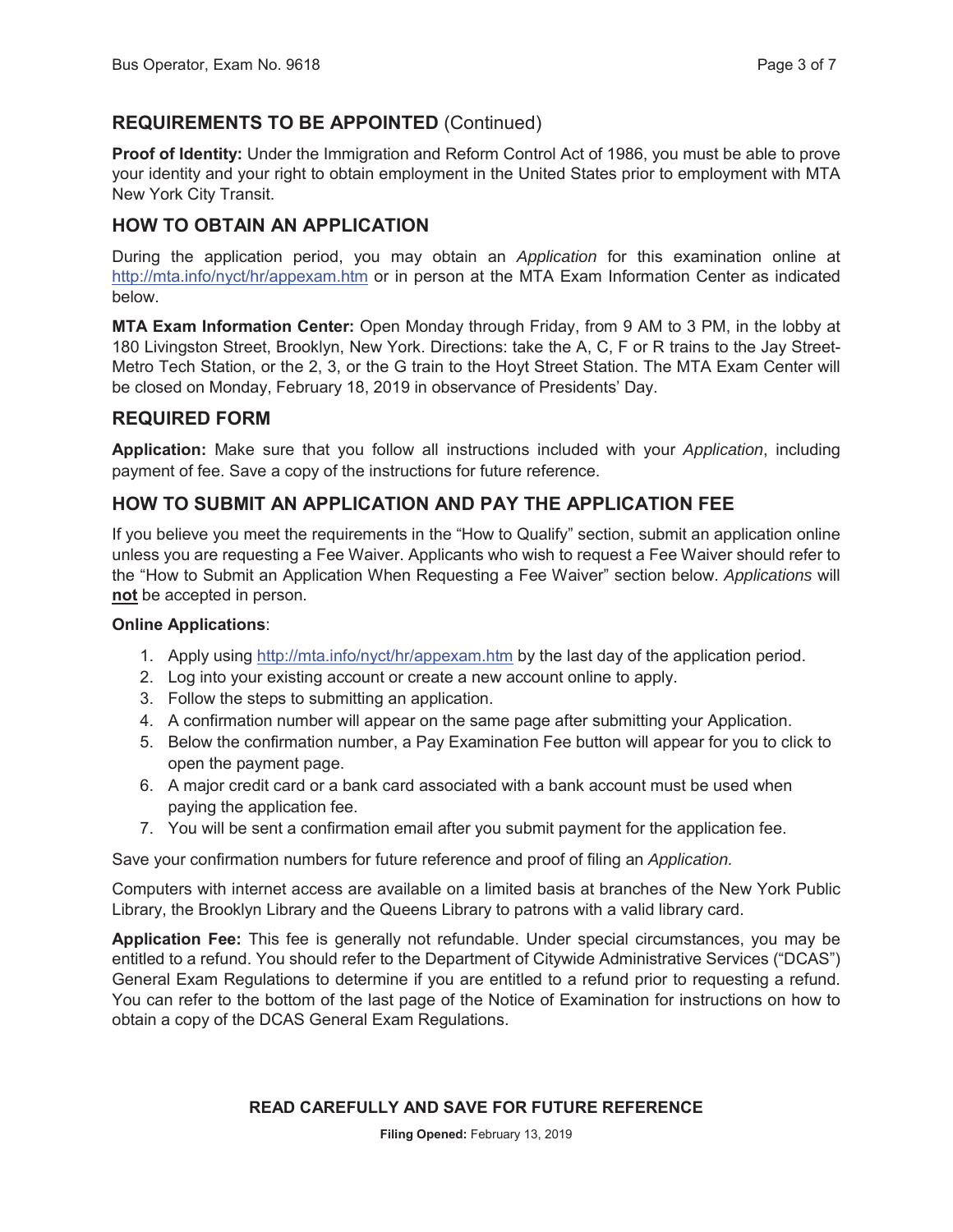#### **HOW TO SUBMIT AN APPLICATION WHEN REQUESTING A FEE WAIVER**

Applicants who wish to request a fee waiver must obtain an *Application* in person at the MTA Exam Information Center as indicated above and must submit the *Application* and required forms by mail to the address in the "Correspondence" section below **by the last day of the application period**.

MTA New York City Transit will not accept *Applications* in person. Additional information on how to request an application fee waiver is available with the *Application.*

#### **ADMISSION LETTER**

An *Admission Letter* will be mailed to you about 10 days before the first date of the multiple-choice test. If you do not receive an *Admission Letter* at least 4 days before this date, you may obtain a duplicate letter at the MTA Exam Information Center (as indicated above). A paper copy of the *Admission Letter* is your ticket for admission to the test.

Applicants **must** keep their mailing address **up to date**. The address on file with the MTA Business Service Center may be used to mail correspondence, including the *Admission Letter,* to MTA employees. Please refer to the Correspondence section below for instructions on how to update your address and other contact information.

#### **THE TEST**

You will be given a competitive multiple choice test. A score of at least 70% is required to pass this test. Your score on this test will determine your place on the eligible list.

Veterans' or Disabled Veterans' Credit will be granted only to eligible passing candidates who request that they be applied. Veterans' or Disabled Veterans' Credit should be requested at the time of application, but **must** be requested before the date the eligible list is established. Claims for Veterans' or Disabled Veterans' Credit cannot be made once the eligible list is established.

The multiple-choice test may include questions that require the use of any of the following abilities:

**Written Comprehension** – The ability to understand written sentences or paragraphs. Example: Understanding written bulletins released by MTA New York City Transit.

**Written Expression** – The ability to use English words or sentences in writing so others will understand. Example: Writing incident reports regarding unusual occurrences.

**Short Term Memorization** – The ability to remember information, such as work assignments, rules, and procedures immediately after hearing them. Example: Remembering the bus route detour immediately after the detour was stated by the dispatcher over the two way radio.

**Problem Sensitivity** – The ability to tell when something is wrong or likely to go wrong. It includes being able to identify the whole problem as well as elements of the problem. Example: Recognizing that a parked truck in the bus lane may interfere with the normal operation of the bus.

**Deductive Reasoning** – The ability to apply general rules to specific problems to come up with logical answers. It involves deciding if an answer makes sense. Example: Applying MTA New York City Transit rules and regulations to situations to determine the appropriate action that must be taken.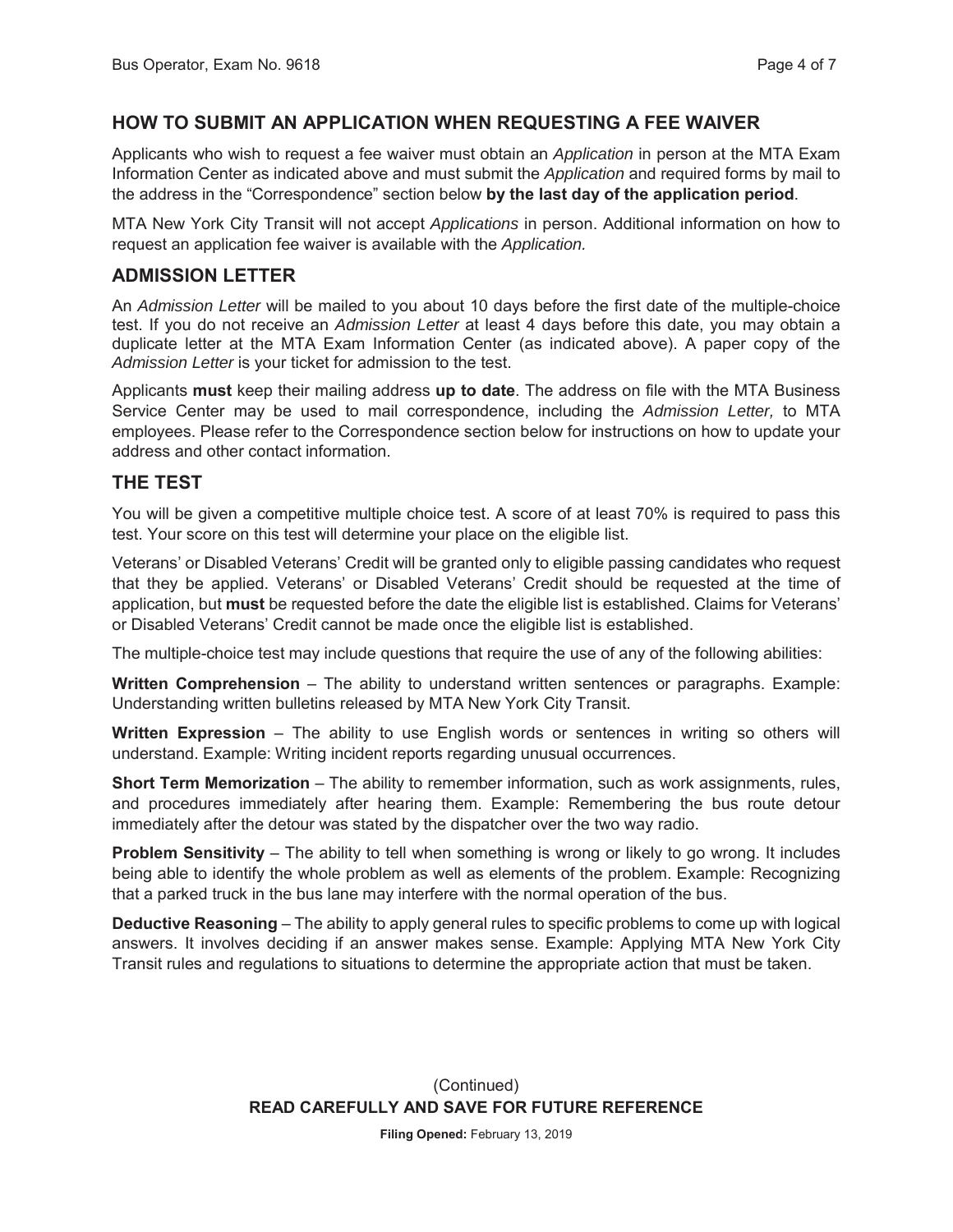# **THE TEST** (Continued)

**Inductive Reasoning** – The ability to combine separate pieces of information, or specific answers to problems to form general rules or conclusions. It includes coming up with a logical explanation for why a series of unrelated events occur together. Example: Determining the action that must be taken based on a combination of observations and radio chatter from other Bus Operators and the Dispatcher.

**Information Ordering** – The ability to follow correctly a rule or set of rules to arrange things or actions in a certain order. The rule or set of rules used must be given. The things or actions to be put in order can include numbers, letters, words, pictures, procedures, sentences, and mathematical or logical operations. Example: Following the step-by-step instructions of a pre-trip inspection of a bus.

**Spatial Orientation** – The ability to tell where you are in relation to the location of some object or to tell where the object is in relation to you. Example: Reading a map and understanding where bus stops are in relation to your location.

**Visualization** – The ability to imagine how something will look after it is moved around or when its parts are moved or rearranged. Example: Understanding that the scene you saw in your front window is the same scene, just rotated when shown in your rear view mirror after you pass the scene.

**Mechanical Aptitude** – The ability to understand and apply mechanical concepts and principles to solve problems. Example: Understanding that the bus needs fuel when the fuel gauge is near empty.

**Customer Service** – The ability to provide information to passengers in a professional and courteous manner. Example: Giving a passenger directions to a location.

# **TEST ADMINISTRATION GUIDELINES**

**Warning:** You are not permitted to enter the test site with cellular phones, smart watches, beepers, pagers, cameras, portable media players, or other electronic devices. Calculators are **not** permitted. Electronic devices with an alphabetic keyboard, word processing, or data recording capabilities, such as planners, organizers, etc., are prohibited. If you use any of these devices in the building at any time before, during, or after the test, you may **not** receive your test results, your test score may be nullified, and your application fee will **not** be refunded.

You may not have any other person, including children, present with you while you are being processed for or taking the test, and no one may wait for you inside of the test site while you are taking the test.

**Required Identification: You are required to bring one (1) form of valid (non-expired) signature and photo bearing identification to the test site**. The name that was used to apply for the exam must match the first and last name on the photo ID. A list of acceptable identification documents is provided below**. If you do not have an acceptable ID, you may be denied testing.** Acceptable forms of identification (bring one) are as follows: State issued driver's license, State issued identification card, US Government issued Passport, US Government issued Military Identification Card, US Government issued Alien Registration Card, Employer Identification Card with photo, IDNYC, or Student Identification Card with photo.

(Continued)

#### **READ CAREFULLY AND SAVE FOR FUTURE REFERENCE**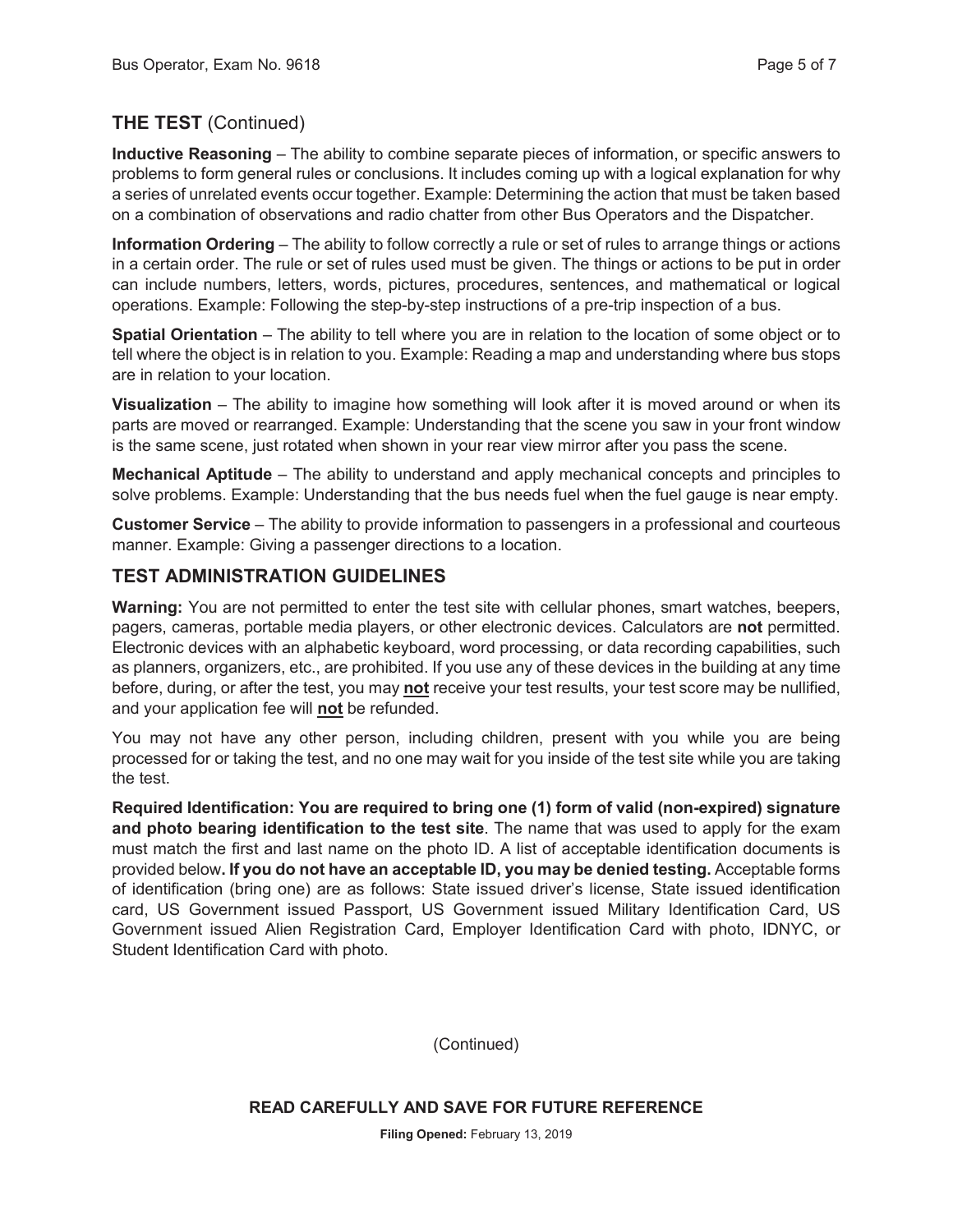# **TEST ADMINISTRATION GUIDELINES** (Continued)

**Leaving:** You must leave the test site once you finish the test. If you leave the test site after being fingerprinted but before finishing the test, you will not be permitted to re-enter. If you disregard this instruction and re-enter the test site, you may not receive your test results, your test score may be nullified, and your application fee will not be refunded.

# **THE TEST RESULTS**

If you pass the multiple-choice test, your name will be placed in final score order on an eligible list and you will be given a list number. You will be notified by mail of your test results. If you meet all requirements and conditions, you will be considered for appointment when your name is reached on the eligible list.

#### **ADDITIONAL INFORMATION**

**Appointments:** All appointees must satisfactorily complete a Bus Operator training program in accordance with MTA New York City Transit standards. Appointees who do not satisfactorily complete the training program will be subject to being terminated.

# **SPECIAL ARRANGEMENTS**

**Special Test Accommodations:** If you plan to request special testing accommodations due to disability or an alternate test date due to your religious belief, follow the instructions included with your *Application* and mail your request to the address found in the "Correspondence" section below no later than 30 days prior to the first scheduled test date.

**Make-Up Test:** You may apply for a make-up test if you cannot take the Multiple-Choice test on the scheduled date for any of the following reasons:

- 1. Compulsory attendance before a public body;
- 2. On-the-job injury or illness caused by municipal employment where you are an officer or employee of the City;
- 3. Absence from the test within one week after the death of a spouse, domestic partner, parent, sibling, child, or child of a domestic partner where you are an officer or employee of the City;
- 4. Absence due to ordered military duty;
- 5. A clear error for which MTA New York City Transit is responsible; or
- 6. A temporary disability, pregnancy-related, or child-birth related condition preventing you from taking the test.

To request a make-up test, mail your request with your documentation of special circumstances to the address found in the "Correspondence" section below within 60 days of your scheduled test date or make the request within 90 days after performing ordered military duty.

# **CORRESPONDENCE**

**Change of Contact Information:** It is critical that you keep your contact information (telephone number, mailing address and/or email address) current with MTA New York City Transit. You may miss important information about your exam(s) or consideration for appointment, including important information that may require a response by a specified deadline, if we do not have your correct contact information.

(Continued)

#### **READ CAREFULLY AND SAVE FOR FUTURE REFERENCE**